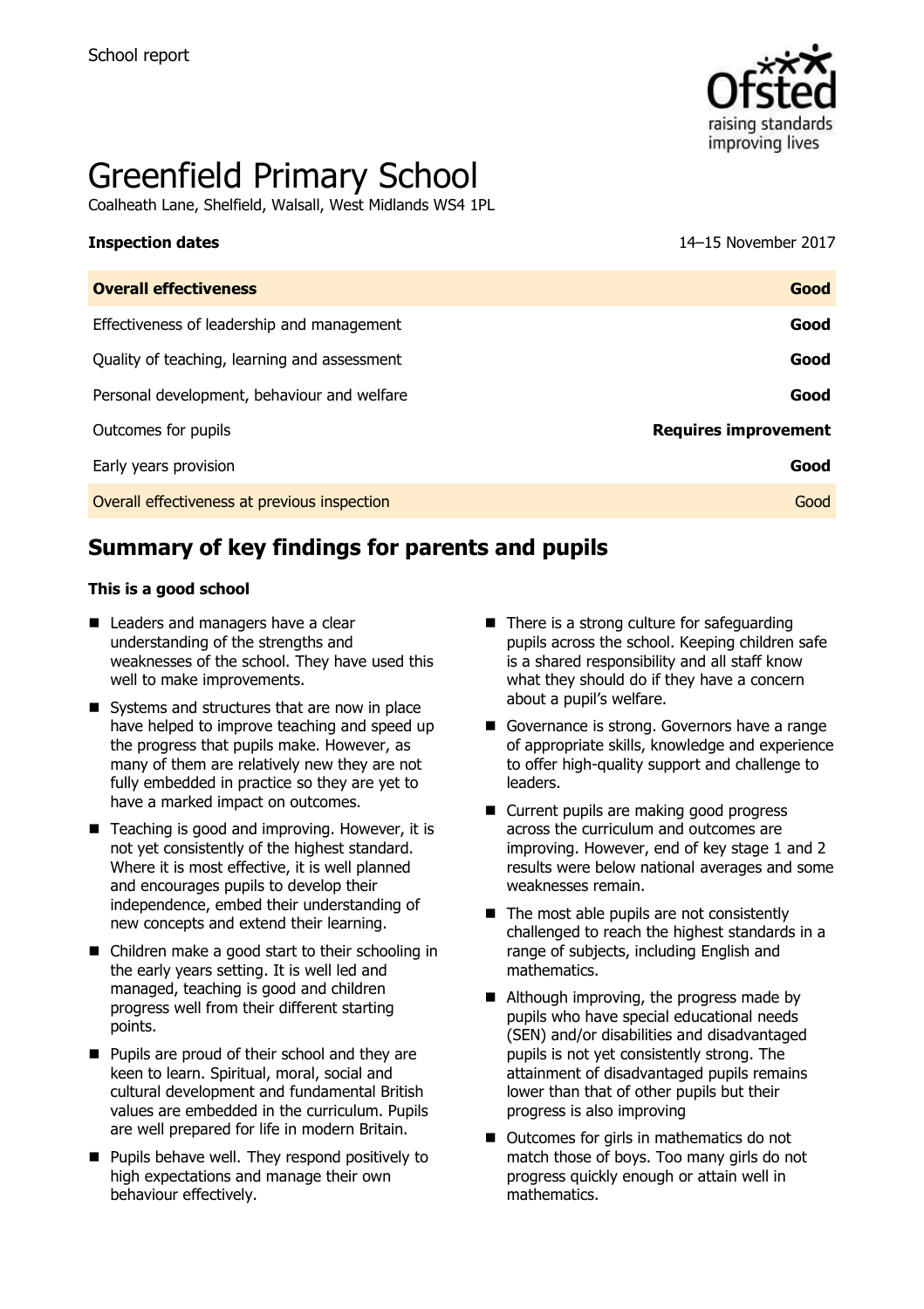

# **Full report**

### **What does the school need to do to improve further?**

- Leaders and managers should take further action to continue to improve outcomes by:
	- ensuring that teaching is consistently of the highest standard
	- evaluating, refining and embedding the systems and structures that are now in place
	- improving the progress and attainment of girls in mathematics
	- ensuring that the most able pupils are consistently challenged to reach the highest standards across the curriculum
	- increasing the progress made by pupils who have SEN and/or disabilities
	- improving the attainment of disadvantaged pupils.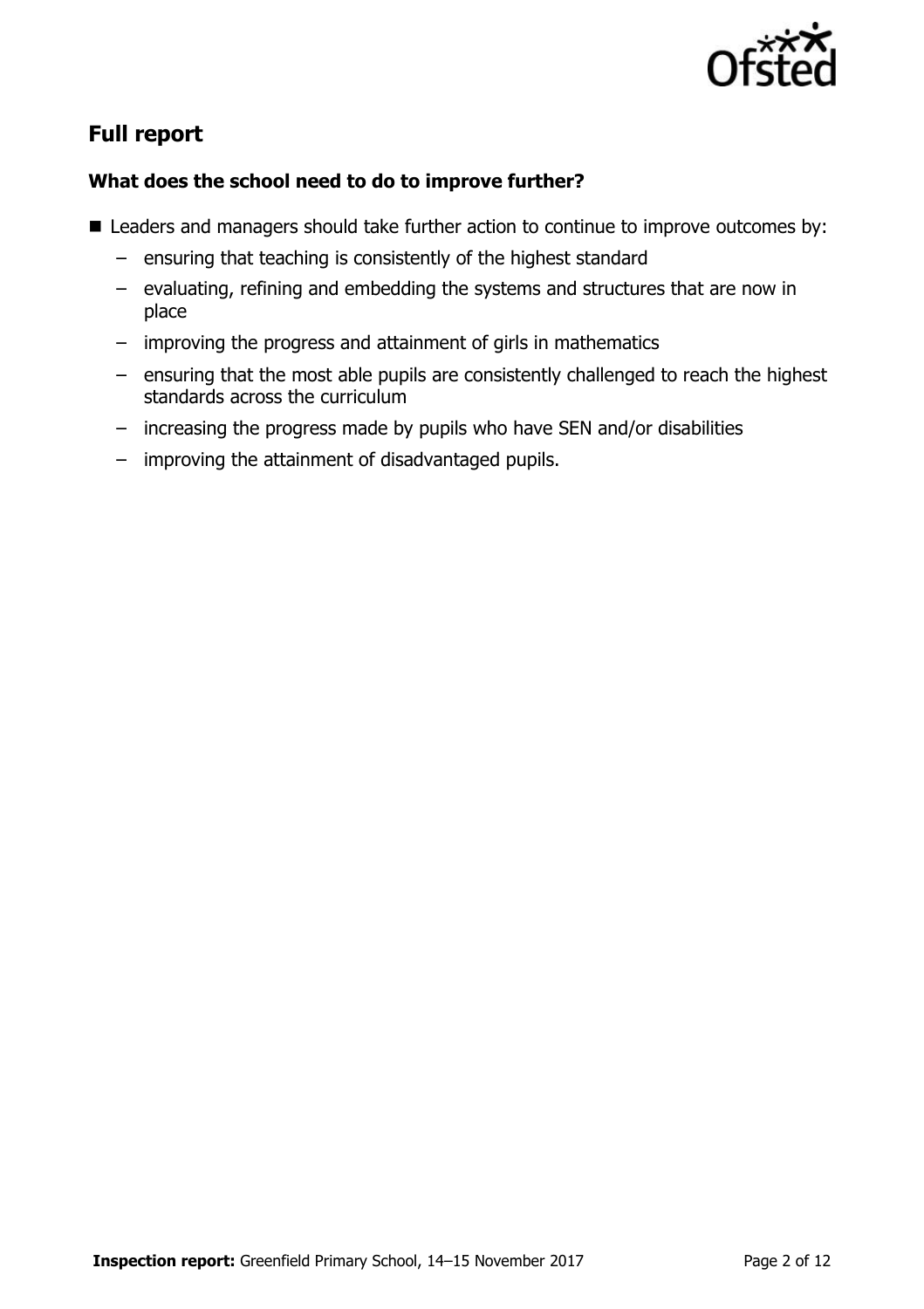

# **Inspection judgements**

#### **Effectiveness of leadership and management Good**

- Leaders and managers have a clear understanding of the strengths and weaknesses of the school. As a result of well-informed strategies and decisive action, teaching, learning and assessment and the progress pupils make are improving. Further developments are now taking place to ensure that these improvements have a sustained impact on academic outcomes.
- There is an ambitious culture within the school. Leaders have high expectations of pupils and staff and, as a result, pupils are becoming more aspirational. The positive relationships between leaders, staff and pupils support the improvements that are being made in the school.
- The headteacher is very well supported by the deputy headteacher. Middle leadership is developing. The leadership of literacy and early years is particularly strong and leaders with responsibility for mathematics and for pupils who have SEN and/or disabilities are beginning to have a marked impact.
- Staff value the support and training that they are given. They are effectively supported to improve their practice. Performance management is used well to help staff develop further. Targets for staff, which are based on the teachers' standards, are linked to improving teaching to secure better academic outcomes for pupils. Teachers' progress towards achieving their targets is closely monitored.
- The curriculum is broad, balanced and engaging. Lessons are supported by outdoor learning and a wide range of extra-curricular activities. Pupils' learning is enriched by visitors, such as a bee-keeper who talked to the pupils about her hobby, and visits to historical sites such as Warwick Castle.
- The curriculum prepares pupils effectively for the next stage of their education and is leading to improved progress. It contributes well to pupils' positive behaviour by providing interesting and challenging activities that engage them in their learning. The curriculum also helps pupils think about how to stay safe.
- Leaders have ensured that spiritual, moral, social and cultural development and fundamental British values are promoted well across the curriculum. As a result, pupils are tolerant and respectful and embrace one another's differences. Pupils are encouraged to be reflective and think about what is right and wrong. They are given opportunities to work productively with others and explore cultures and beliefs that are different to their own. They are well prepared for life in modern Britain.
- Additional funding is used effectively. Funding for pupils who have SEN and/or disabilities and pupil premium funding are now having a greater impact on improving outcomes for targeted pupils. Current funding is being used well to support individuals to overcome barriers to their learning through tailored support to meet their particular needs. The primary sport and physical education funding has been used well to provide training for staff and to give pupils opportunities to take part in a wider range of physical activities. Last year it was used to lay a track which all pupils use as part of the 'mile a day' project. This means that pupils now walk up to a mile on most school days.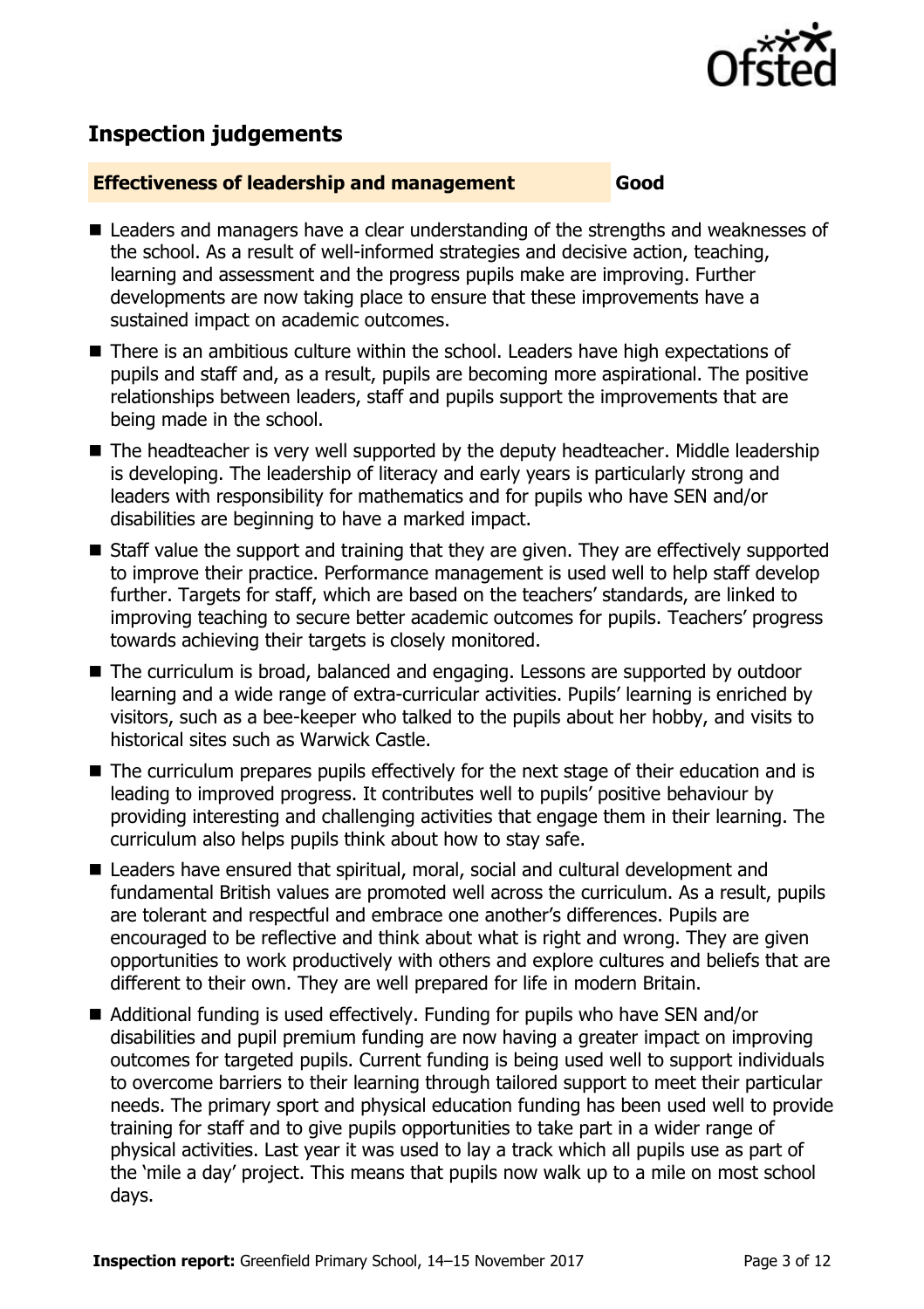

- The systems and structures that are now in place are leading to improvements. However, some of them are relatively new and not fully embedded. As a result, they are yet to have a marked impact on outcomes.
- The school has received effective leadership support from a national leader of education. She has assisted in staff development, carried out paired observations and helped to improve provision in mathematics. However, as leadership capacity has grown, she spends less time at the school.

#### **Governance of the school**

- The current governing body is strong. Governors have a range of appropriate skills, knowledge and experience to offer high-quality support and challenge to leaders. They know the school well and have a clear understanding of the school's strengths and weaknesses. They use this information to hold leaders to close account in order to ensure that the school improves further.
- Governors carry out their statutory duties effectively. They ensure that resources are managed well, that the website meets requirements and that safeguarding is effective.

#### **Safeguarding**

- The arrangements for safeguarding are effective as there is a strong culture for keeping children safe throughout the school. Staff are well trained and vigilant about the welfare of pupils.
- There are robust systems within the school to keep pupils safe. Processes for reporting concerns are clear and known by all staff. Referrals are timely and outside agencies are used appropriately. Procedures to recruit, select and check staff are robust and the school's single central record is compliant.
- The site is secure and pupils are taught to stay safe in an age-appropriate way. They learn about online safety and they are taught about the dangers of radicalisation and extremism. Pupils who spoke with inspectors had a clear understanding of how to keep themselves safe from potential risks.

#### **Quality of teaching, learning and assessment Good**

- Teaching is improving. There is a clear focus on ensuring that teaching is consistently of a good standard and a shared expectation of how staff should help pupils learn effectively. As a result, pupils are making improved progress throughout the school.
- There are clear routines in classrooms and pupils work very well together and with staff. Pupils are happy to discuss work with each other and solve problems collaboratively. Praise is used effectively and behaviour in class is positive and productive. Time in lessons is used well.
- Teachers have good subiect knowledge and usually set challenging activities. Staff have high expectations and use questions well to assess understanding and move learning on. Often, teachers develop literacy and communication skills well. They model the good use of spoken English, correct spellings and grammar and help pupils to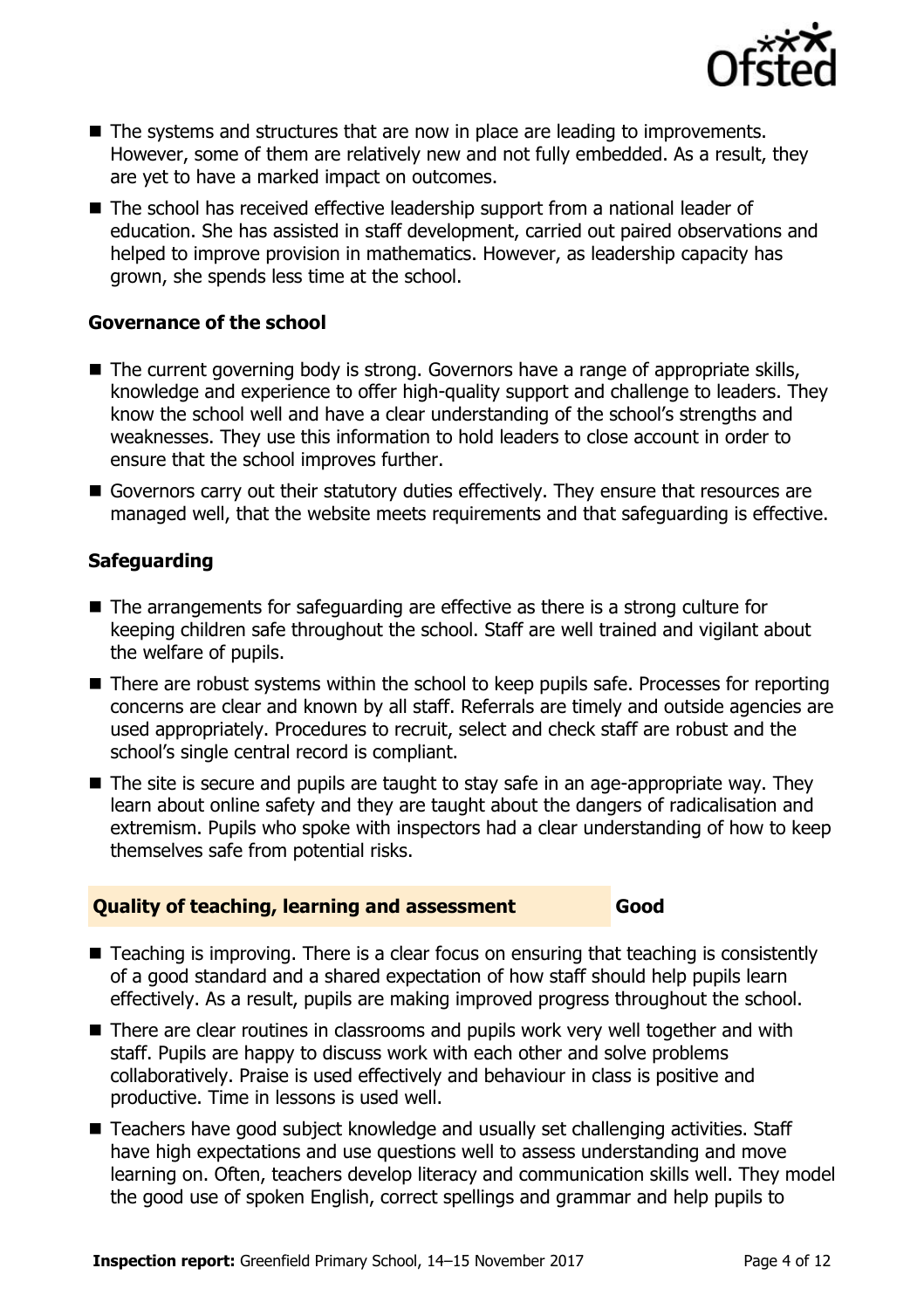

extend their vocabulary. However, the exploration of mathematical concepts in different contexts is infrequent.

- Feedback is used throughout lessons to encourage and challenge pupils and reinforce learning. Staff follow the school's marking policy and pupils are given time to respond to comments and complete additional activities. Where this is done well, pupils correct mistakes, redraft writing or complete useful extension activities.
- Assessment is accurate and teachers use this information to help their planning. However, activities do not consistently allow pupils to explore ideas at depth.
- Where teaching is most effective, it is well planned, focuses on learning and builds upon knowledge and skills pupils have already acquired. Pupils are encouraged to develop their independence, embed their understanding of new concepts and deepen their thinking. However, this is not yet done consistently.
- Weaknesses in teaching in the past have been addressed but some inconsistencies in the quality of teaching remain. Staff do not always move learning on quickly. At times, pupils sit and wait for an adult to help them with their work rather than trying to resolve problems themselves and pupils are not always given opportunities to explore ideas in greater depth. This slows down their progress.
- **Pupils who have SEN and/or disabilities are now well supported in class. Teachers and** teaching assistants lead and support high-quality learning well and allow pupils to develop their independence.
- Teachers follow the school's homework policy and pupils are given home-learning tasks to consolidate their classwork or prepare them for future activities. Pupils understand the purpose of homework and a large majority of parents believe that their child is set appropriate homework for their age.
- **Parents are given clear, detailed and accurate information about how their child is** progressing in relation to national expectations for their age and what they need to do to improve. Meetings with parents give them opportunities to discuss this in more depth with staff.

#### **Personal development, behaviour and welfare Good**

### **Personal development and welfare**

- The school's work to promote pupils' personal development and welfare is good. Pupils are keen to learn, present their work well and respond positively to teachers' expectations in this harmonious, orderly school.
- **Pupils are proud of their school and they are keen to take on responsibilities for the** benefit of others. Some are elected house captains, others sit on the school council and many raise money for charities through enterprise projects.
- **Physical and emotional well-being are promoted very well. Pupils are encouraged to eat** healthily and take regular exercise. There is a worry box and pupils can talk to staff, including the learning mentor, if they are concerned about anything. Circle time is used well to help pupils explore and understand their feelings. Pupils with medical needs are well supported.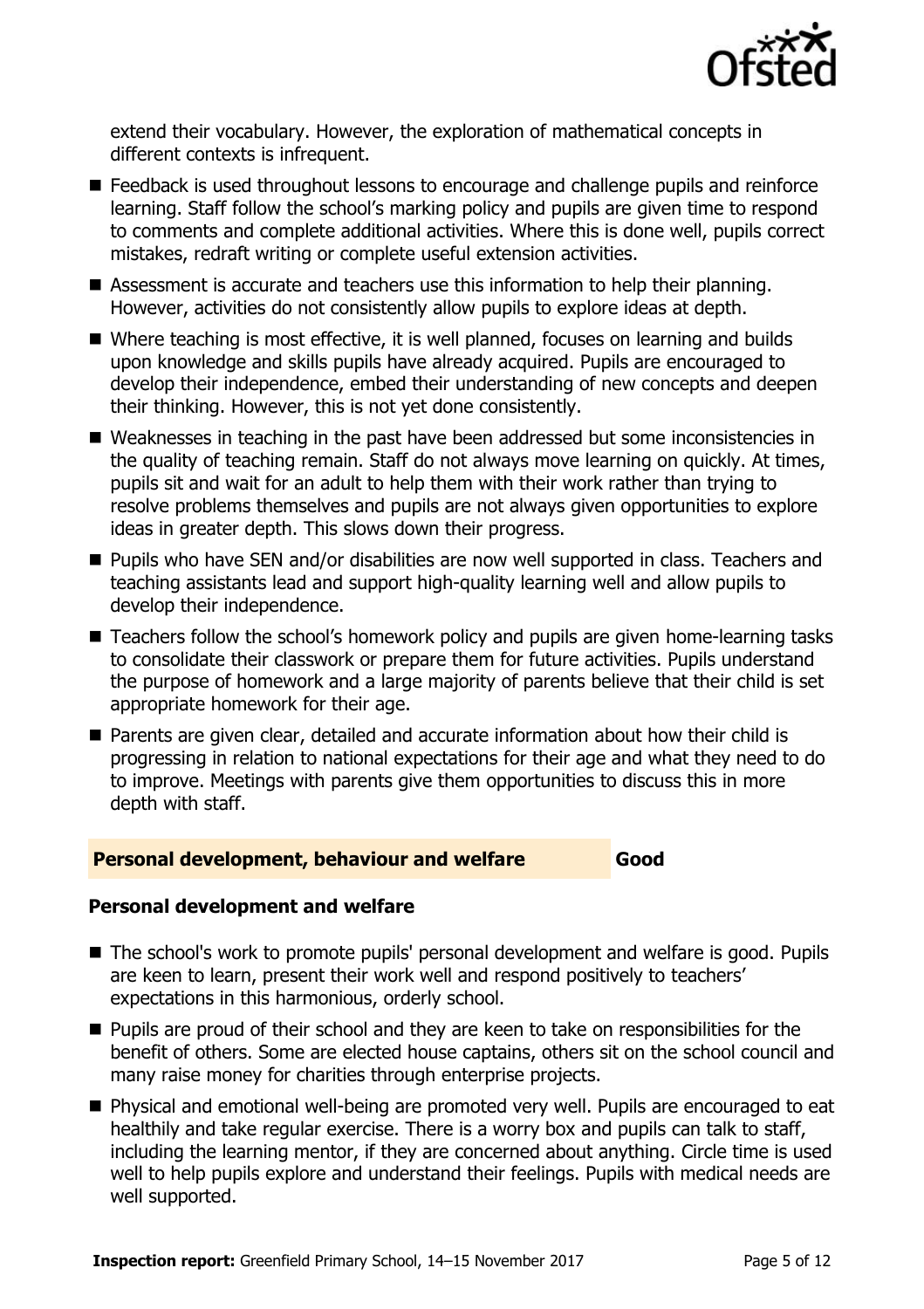

- Spiritual, moral, social and cultural development is firmly embedded within the culture of the school. Pupils take responsibility for their actions and think about the consequences of what they do.
- Bullying is rare and pupils are confident that staff will deal quickly and effectively with any incidents should they happen. Pupils learn about the differences between being rude or mean and bullying.
- **Pupils are taught to stay safe when using the internet and appropriate controls are in** place. Pupils learn about how to stay safe in a range of situations in an age-appropriate way.
- Strong systems to keep pupils safe are evident in the before- and after-school care. Staff take opportunities to promote personal development and welfare and pupils behave well during their time in this purposeful, caring environment.

### **Behaviour**

- The behaviour of pupils is good. Pupils behave well in lessons and around the school. Learning is very rarely disrupted and pupils play with enthusiasm and consideration during social times.
- $\blacksquare$  Pupils respond positively to the high expectations of behaviour. They have a clear understanding of how to behave well and demonstrate self-discipline.
- The few pupils who find it more challenging to manage their own behaviour are effectively supported to behave very well. Instances of inappropriate behaviour are declining and there have been no permanent exclusions since the last inspection.
- **Pupils are punctual and attendance is similar to the national average. Attendance has** improved since the last inspection and the vast majority of pupils are rarely absent. However, although improving, the attendance of pupils who have SEN and/or disabilities and disadvantaged pupils is still below that of others.

### **Outcomes for pupils Requires improvement**

- Outcomes declined after the last inspection but pupils are now making faster progress in a range of subjects throughout the school.
- Outcomes in reading, writing and mathematics were well below the national averages at the end of key stage 2 in 2015 and 2016. Pupils who have SEN and/or disabilities made slow progress across the curriculum; girls made slow progress in mathematics; the attainment of disadvantaged pupils did not match that of other pupils and no pupils reached a high standard in reading, writing and mathematics combined in 2016.
- The Year 6 results of 2017 indicated improvements for these groups of pupils. A similar proportion of pupils to the national average reached a high standard in reading, writing and mathematics, the difference between the attainment of disadvantaged pupils and the attainment of other pupils has started to diminish, girls are making improved progress in mathematics and pupils who have SEN and/or disabilities are now making faster progress. However, improvements are not yet embedded or have been sustained over time.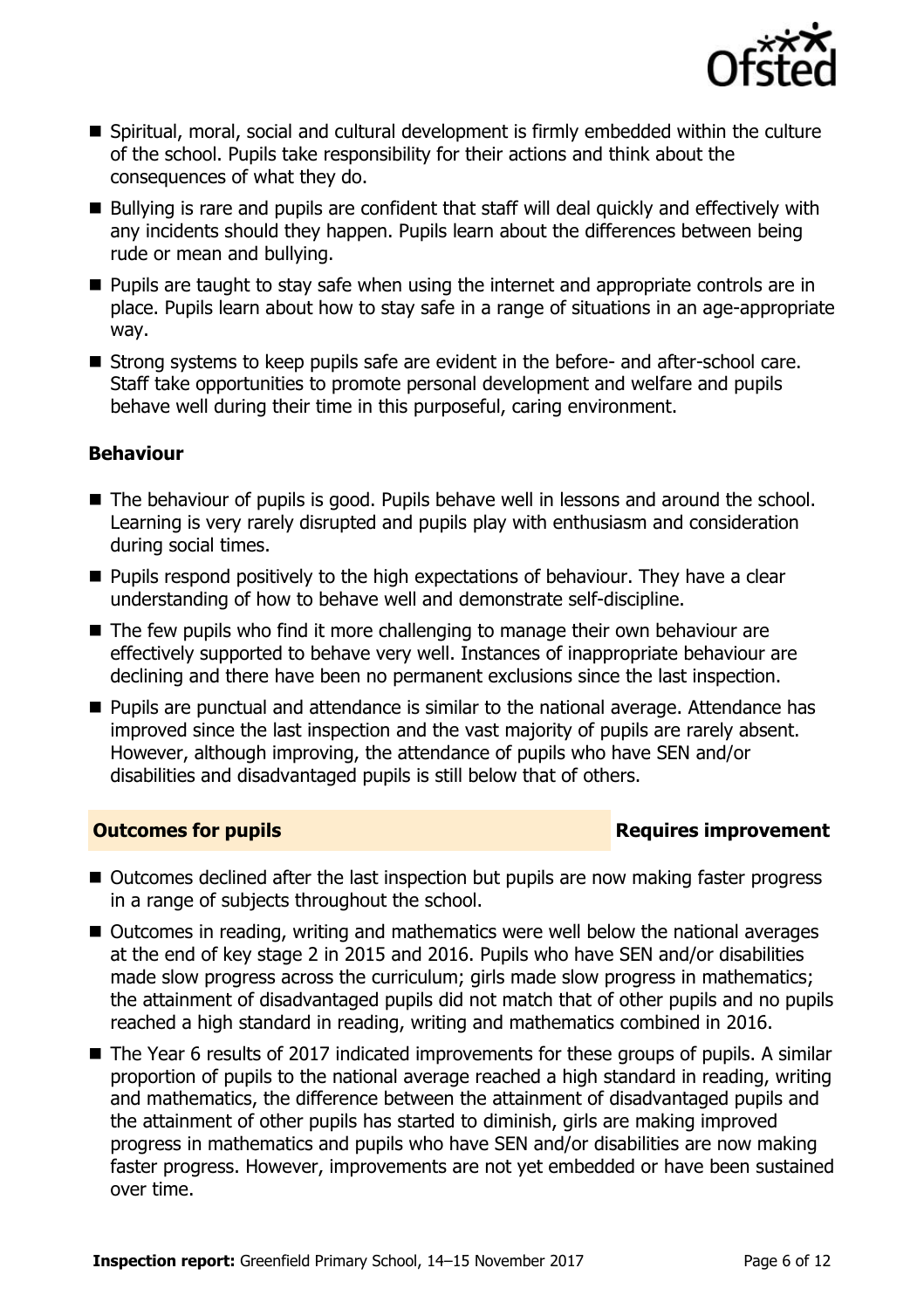

- Historical weaknesses in progress and attainment in reading are being addressed. Pupils currently in the school have benefited from a clear focus on reading for understanding and many pupils have developed a love of reading. The most able pupils read fluently but leaders are aware that they need to develop their inference skills further. All groups of pupils currently in the school are making strong progress in reading and pupils of all abilities are able to apply their phonic skills well.
- As a result of targeted action, attainment in writing was similar to the national average in 2017. Current pupils are making good progress in writing but the most able pupils are not consistently given opportunities to extend their writing skills.
- $\blacksquare$  Pupils currently in the school are making improved progress in mathematics. However, the progress of girls is not fast enough to fill the gaps in their knowledge and understanding. Additionally, the most able pupils have not fully developed the problemsolving skills needed to allow them to access the highest standards.
- The progress made by disadvantaged pupils is improving. They made better progress than other pupils in writing by the end of Year 6 in 2015 and 2016 and achieved well in last year's Years 3 and 4. However, their progress is not yet consistently strong to ensure that their attainment matches that of other pupils.
- $\blacksquare$  The progress made by pupils who have SEN and/or disabilities is improving. They are benefiting from more effective targeted support and intervention but this is yet to have a sustained impact on the progress that they make.
- Outcomes at the end of key stage 1 have been below the national average for the last three years. However, as a result of improved teaching, pupils are now making better progress.
- **Phonics is taught well in the school. Consequently, a greater proportion of pupils than** the national average consistently reach the expected standard.
- **Pupils are effectively prepared for the next stage of their education. They have a broad Proad** range of skills and experiences that allows them to be successful learners. Transition to a new class, a different key stage or a new school is well supported.

#### **Early years provision Good**

- The early years provision is well led and managed. Leaders have a clear understanding of the setting's strengths and areas for development. This is used to identify priorities and make improvements.
- Teaching is good. Teachers use their knowledge of the children to move learning on. Activities are well matched to children's needs and questioning is used effectively to check understanding. However, children are not consistently challenged during independent learning to help them make rapid progress.
- The curriculum provides a broad range of engaging experiences. It offers interesting learning opportunities which broaden children's understanding of modern Britain. For example, they recently explored Diwali.
- Staff know the children well. Assessment is accurate and is used well to inform planning. Progress is tracked throughout the year and staff regularly use the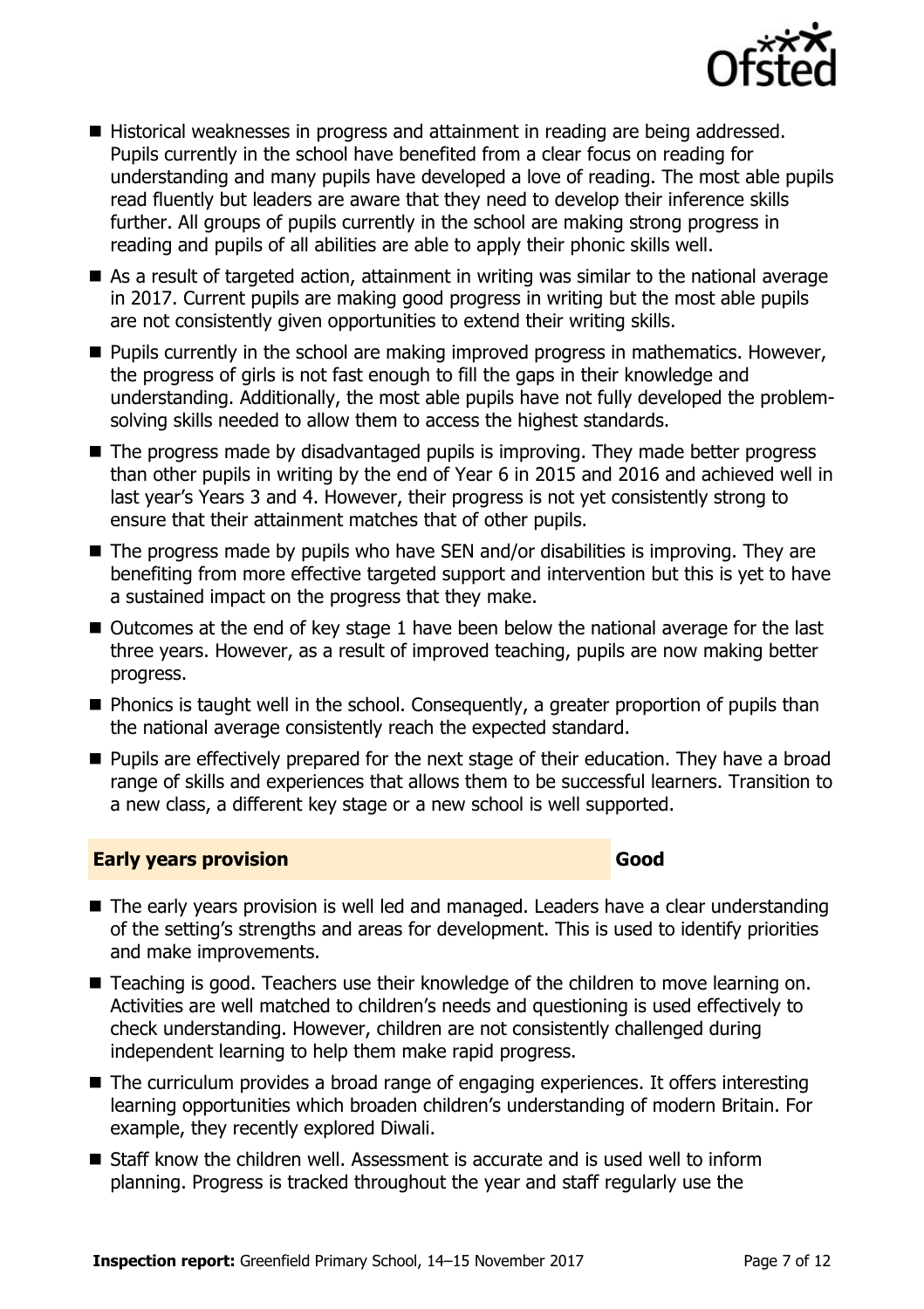

information collected to plan challenging activities.

- Children make good progress in the early years setting and they are well prepared academically, socially and emotionally for Year 1. The proportion of children who reached a good level of development was above the national average in 2015 and 2016.
- All groups of children make strong progress from their different starting points. Children who need to catch up, those who have SEN and/or disabilities and disadvantaged children are well supported to make good progress. Additional funding is used well to improve the outcomes achieved by disadvantaged children.
- Children's behaviour and attitudes to learning are developed well. Children enjoy positive relationships with adults and other children and they are willing to share resources and take turns. Children follow instructions and respond well to high expectations and established routines. They are happy to tidy the classroom after activities.
- Staff communicate effectively with parents but some parents would appreciate more face-to face opportunities with staff. Parents contribute to initial assessments but learning journals do not regularly reflect the view of parents or children.
- **Provision for two-year-olds is very good. Children are excited to learn as activities** reflect their individual needs. Children's communication skills are developed particularly well.
- Safeguarding is effective and all statutory welfare requirements are met. Clear policies and procedures are applied consistently.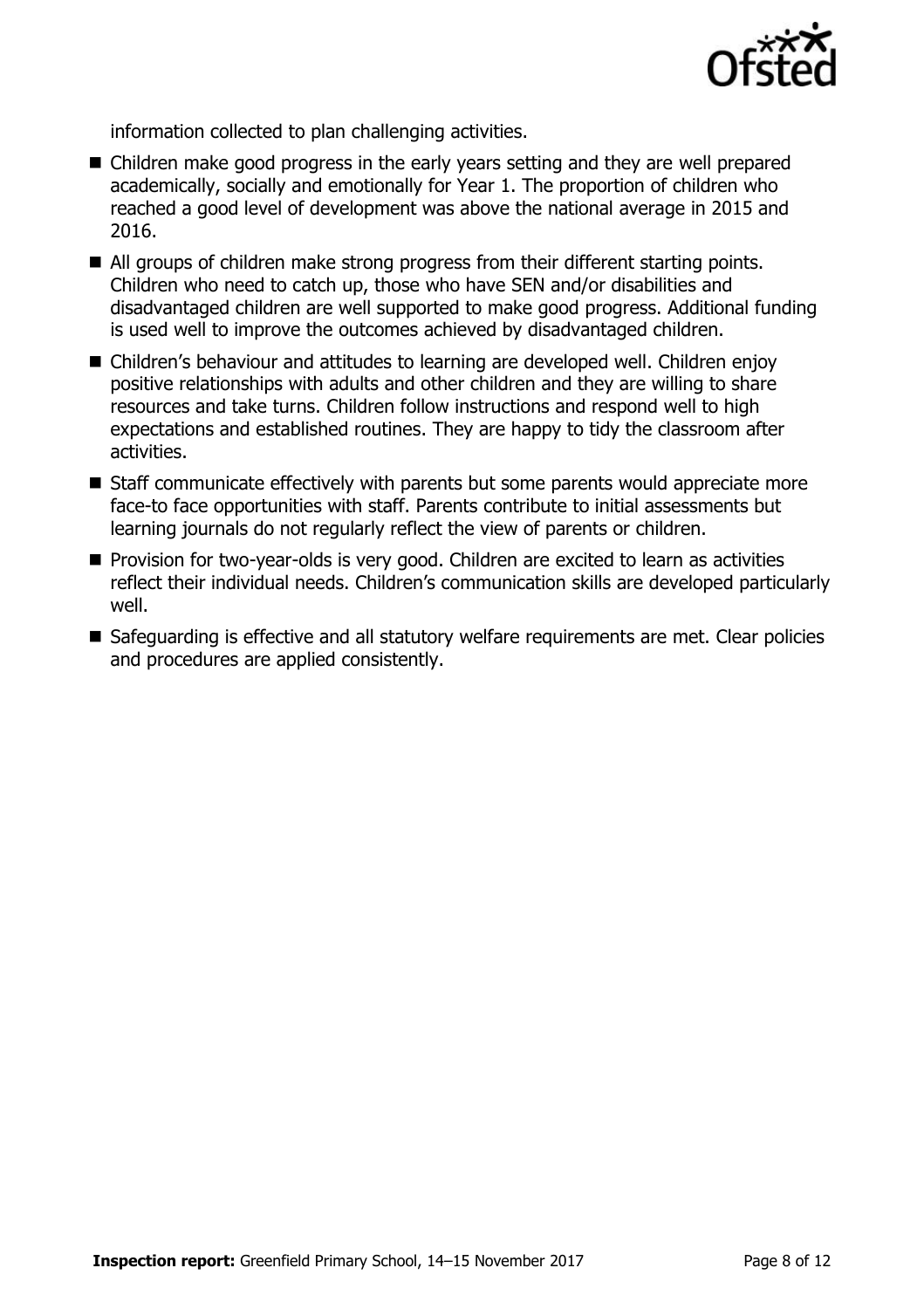

# **School details**

| Unique reference number | 104216   |
|-------------------------|----------|
| Local authority         | Walsall  |
| Inspection number       | 10037868 |

This inspection of the school was carried out under section 5 of the Education Act 2005.

| Type of school                      | Primary                           |
|-------------------------------------|-----------------------------------|
| School category                     | Community                         |
| Age range of pupils                 | 2 to 11                           |
| <b>Gender of pupils</b>             | Mixed                             |
| Number of pupils on the school roll | 258                               |
| Appropriate authority               | The governing body                |
| Chair                               | Zoey West                         |
| <b>Headteacher</b>                  | Catherine Lee                     |
| Telephone number                    | 01922 682 234                     |
| Website                             | www.greenfield.walsall.sch.uk     |
| <b>Email address</b>                | postbox@greenfield.walsall.sch.uk |
| Date of previous inspection         | 20-21 September 2012              |

### **Information about this school**

- The school is an expanding average-sized primary school. There is one class in each year group, apart from Year 1 and Reception where there are two. Children attend the nursery on a part-time basis and the school now has provision for two-year-olds.
- Most pupils are from White British backgrounds. The proportions of pupils from minority ethnic groups are similar to the national average. A smaller-than-average proportion speak English as an additional language.
- An above-average proportion of pupils are supported by the pupil premium.
- The proportion of pupils who have SEN and/or disabilities, including those who have a statement of special educational needs or an education, health and care plan, is below average.
- The school provides before- and after-school care.
- A national leader of education has provided support to school leaders since December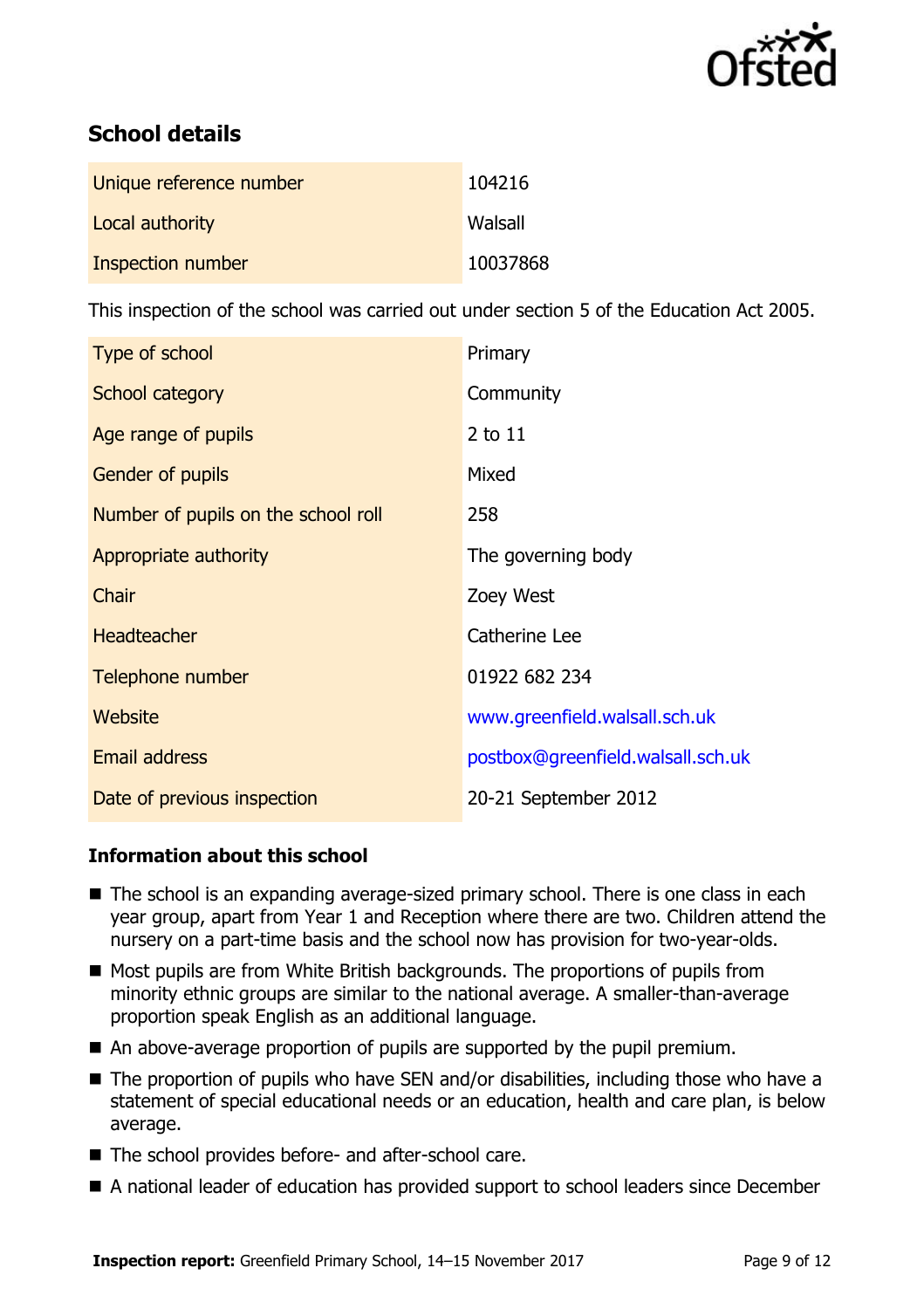

2015.

- The school meets the government's current floor standards, which set the minimum expectations for pupils' attainment and progress.
- The school meets requirements on the publication of specified information on its website.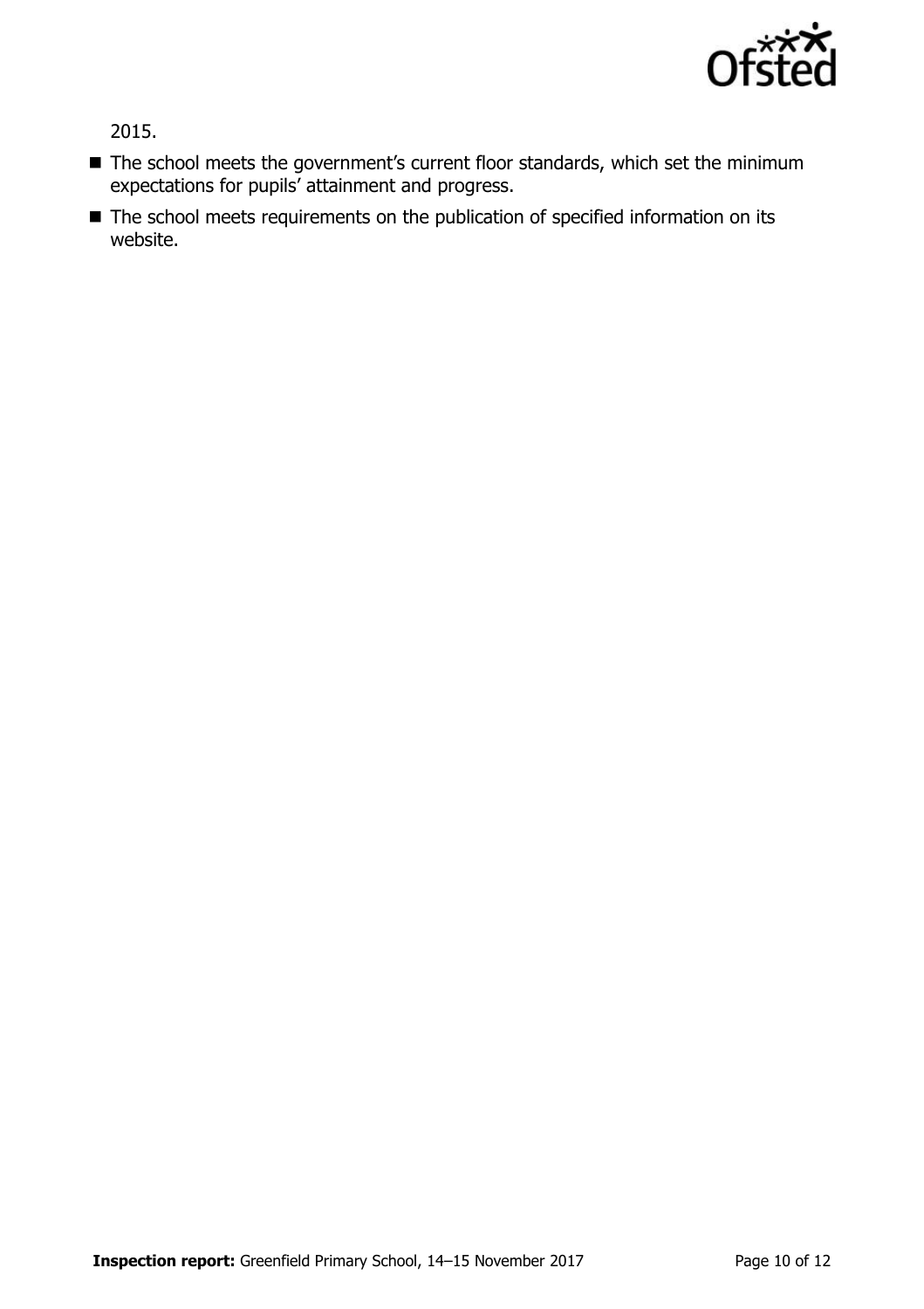

## **Information about this inspection**

- Inspectors held meetings with the headteacher, the deputy headteacher, other leaders and staff. Meetings were also held with five governors, including the chair of the governing body, a representative of the local authority and the national leader of education who has been supporting the school.
- Inspectors made short visits to every class on both days of the inspection. Three of these visits were made with the headteacher. Inspectors also looked at pupils' books from this school year and from last year.
- **Pupils were spoken to formally and informally. Inspectors heard pupils read and** observed behaviour during social time.
- Seventeen responses and nine free-text comments on Parent View were considered by inspectors. They also spoke to parents at the start of the first day of the inspection.
- Various school documents were scrutinised, including the school's self-evaluation and development plan, information about managing teachers' performance and staff training records. Minutes of meetings of the governing body and information about pupils' progress, behaviour, attendance and safety were also analysed. Documents relating to safeguarding were checked and inspectors looked at published information on the school's website.

#### **Inspection team**

| Simon Mosley, lead inspector | Her Majesty's Inspector |
|------------------------------|-------------------------|
| <b>Susan Helps</b>           | Ofsted Inspector        |
| <b>Abigail Rourke</b>        | Ofsted Inspector        |